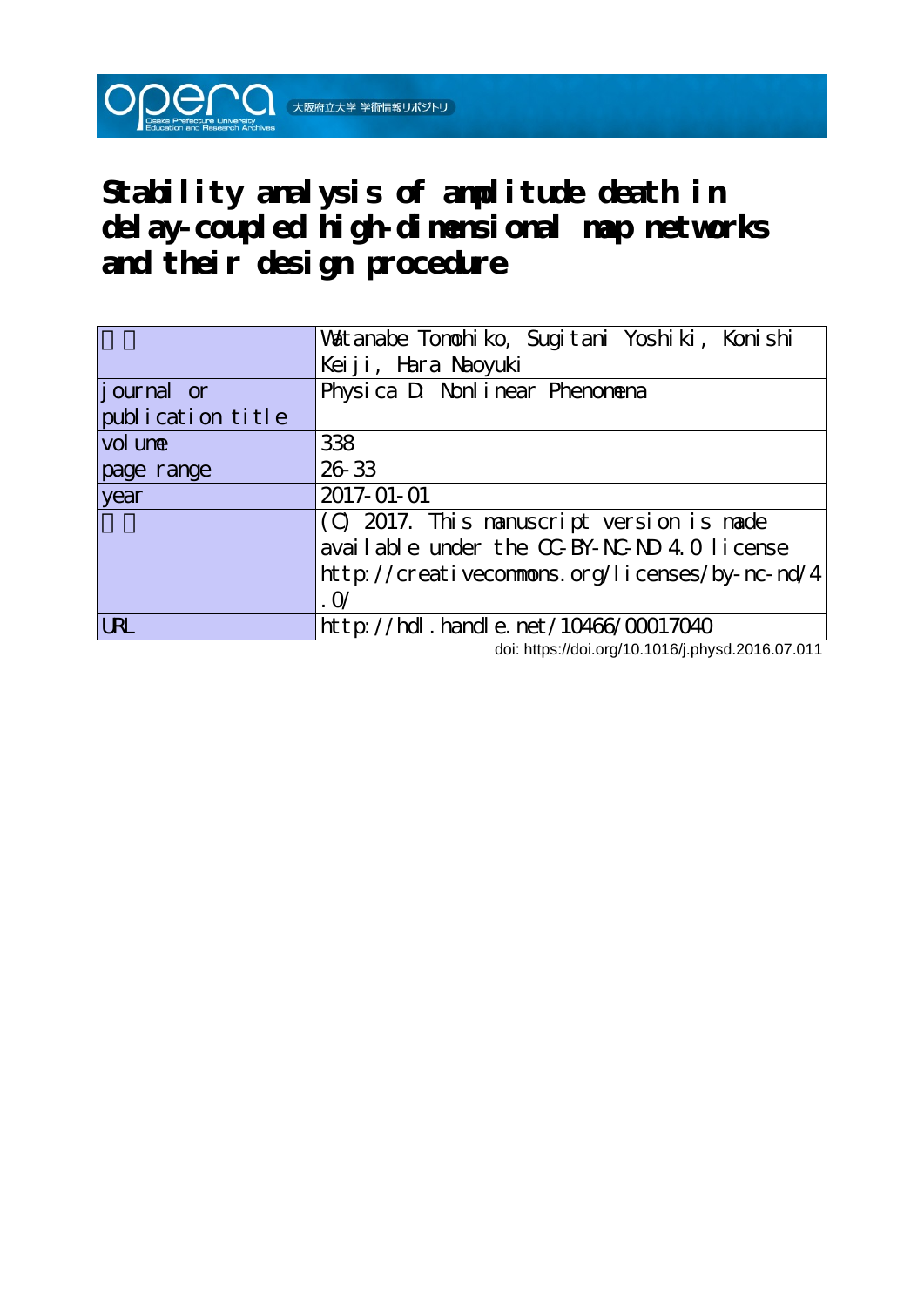# Stability analysis of amplitude death in delay-coupled high-dimensional map networks and their design procedure

Tomohiko Watanabe<sup>a</sup>, Yoshiki Sugitani<sup>b</sup>, Keiji Konishi<sup>a,∗</sup>, Naoyuki Hara<sup>a</sup>

*<sup>a</sup> Department of Electrical and Information Systems, Osaka Prefecture University 1–1 Gakuen-cho, Naka-ku, Sakai, Osaka 599-8531 Japan <sup>b</sup>Department of Electrical and Electronic Engineering, Ibaraki University 4–12–1 Nakanarusawa, Hitachi, Ibaraki 316-8511 Japan*

## Abstract

The present paper studies amplitude death in high-dimensional maps coupled by time-delay connections. A linear stability analysis provides several sufficient conditions for an amplitude death state to be unstable, i.e., an odd number property and its extended properties. Furthermore, necessary conditions for stability are provided. These conditions, which reduce trial-and-error tasks for design, and the convex direction, which is a popular concept in the field of robust control, allow us to propose a design procedure for system parameters, such as coupling strength, connection delay, and input-output matrices, for a given network topology. These analytical results are confirmed numerically using delayed logistic maps, generalized Henon maps, and piecewise linear maps.

*Keywords:* Time delay, Amplitude death, Map networks, Delay connections, Design procedure, Convex direction

# 1. Introduction

A considerable number of studies have examined various phenomena in coupled continuous-time nonlinear oscillators [1– 4] and coupled discrete-time nonlinear maps [5, 6]. These phenomena are roughly classified into two types: weak- and strongcoupling induced phenomena. For weak coupling, the phases of coupled oscillators are governed by simple phase dynamics [7, 8], and for strong coupling, their amplitudes are influenced by connections. Amplitude death, a phenomenon that occurs with strong coupling, has been widely investigated both analytically and experimentally [9, 10]. This phenomenon is defined as a stabilization of unstable fixed points embedded within continuous-time nonlinear oscillators with diffusive connections. As this phenomenon can suppress oscillations, it has potential use in the avoidance of undesired oscillations for practical coupled systems [11–13]. However, diffusive connections, the most popular connections, never induce amplitude death in *identical* oscillators [14, 15]. This fact is considered a drawback in terms of utilization of amplitude death.

It is well known that at least three types of connections can overcome this drawback: time-delay [16, 17], dynamics [18–20], and conjugate connections [21]. Among these connections, there has been a gradual accumulation of analytical and experimental knowledge on *time-delay* induced amplitude death [16, 17, 22–25] because the transmission delays of information signals passing through connections [26, 27] are ubiquitous in real situations. Many studies have examined time-delay

induced death of coupled *continuous-time* oscillators [9, 10]. Conversely, there have been several efforts to deal with amplitude death in coupled *discrete-time* maps.

Time-delay-induced amplitude death of coupled *discretetime* maps was reported in 2003 [28]. That study provided analytical results on death in *a pair of high-dimensional* maps with a delayed connection. The results are summarized as follows: (a) death cannot occur with no-delay connections; (b) the odd number property [15] exists even in a pair of high-dimensional maps; and (c) death cannot occur even with delay connections in a pair of *one*-dimensional maps. Result (b) was extended to *a simple ring lattice* [29]. Atay and Karabacak analytically investigated amplitude death in *one*-dimensional map *networks* with *uniform* delay time [30]. Masoller and Martí found amplitude death in one-dimensional map networks with *non-uniform* delay time [31], and the results were investigated analytically and numerically in detail [32–35]. However, few studies have attempted to deal with *high*-dimensional map *networks* [36] because it is not easy to analytically investigate their stability.

This study considers amplitude death in *high*-dimensional map *networks* with *uniform* delay time. We can deal with complex network topologies in the same manner as a simple topology. It is shown that the linear stability of amplitude death is governed by a characteristic equation with topology parameters. The characteristic equation reveals that results (a) and (b) in the previous study [28] for a pair of maps remain even for map networks. As the number of topology parameters is equivalent to that of maps in a network, one may think that a design of connection parameters in networks with a large number of maps is a complicated problem. However, we demonstrate that the convex direction [37], a strong mathematical concept for robust control theory, simplifies the design of connection param-

<sup>∗</sup>Corresponding author

*Email address:* konishi@eis.osakafu-u.ac.jp (Keiji Konishi) *URL:* http://www.eis.osakafu-u.ac.jp/~ecs/index-e.html (Keiji Konishi)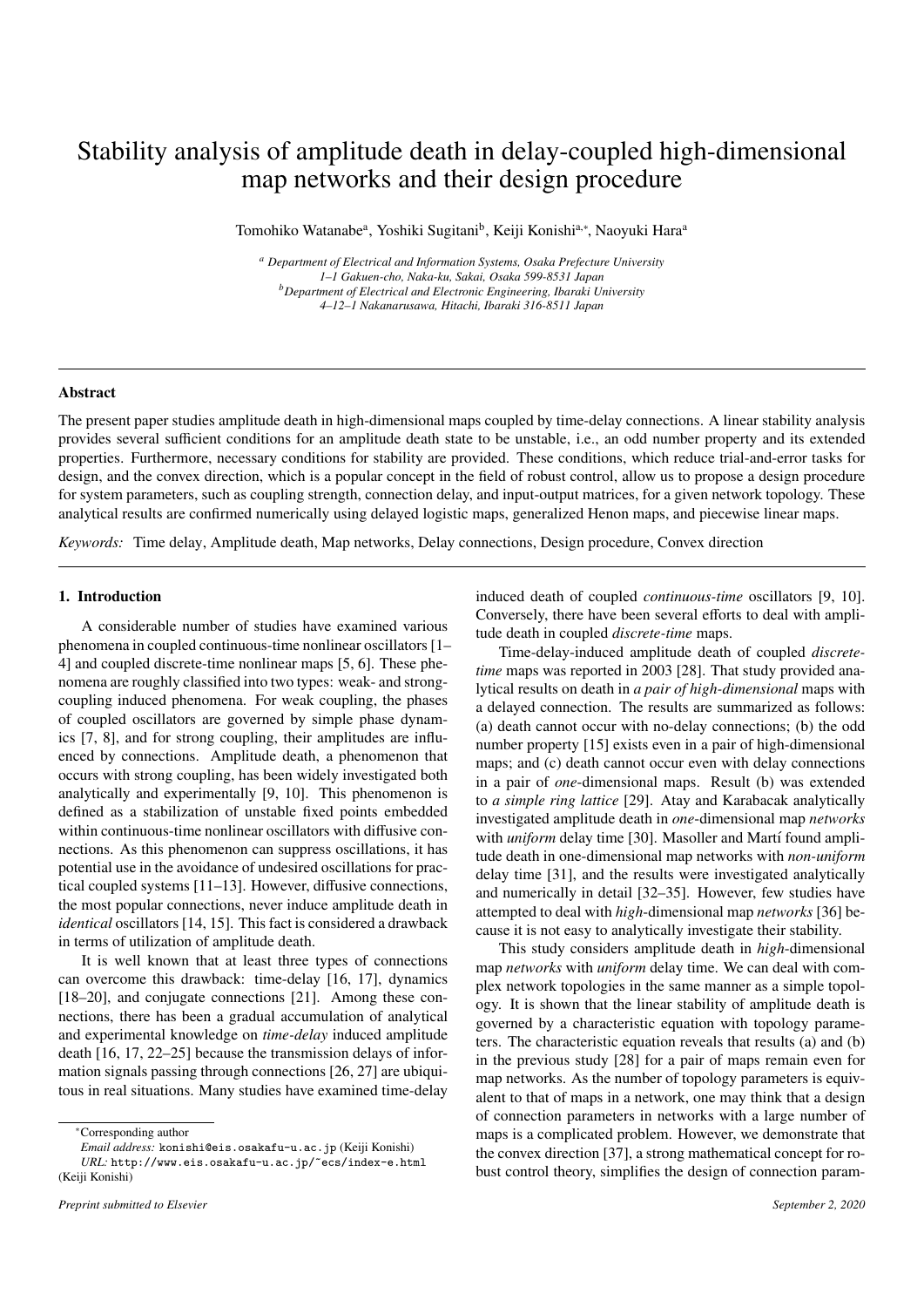eters. We provide a systematic procedure that designs connection parameters (i.e., coupling strength and connection delay) and the input-output matrices of maps. Furthermore, result (b) is extended to reduce the number of trial-and-error tasks in the design procedure. The analytical results are confirmed numerically using three types of map networks, i.e., delayed logistic [38, 39], generalized Henon [40], and piecewise linear [41, 42] map networks. This paper is a substantially extended version of our previous conference paper [36].

#### 2. Map networks

Consider the following high-dimensional maps,

$$
\begin{cases}\n x_i(n+1) & = & F\big[x_i(n)\big] + bu_i(n), \\
y_i(n) & = & cx_i(n),\n\end{cases}\n(i = 1, ..., N), (1)
$$

where  $x_i(n) \in \mathbb{R}^m$  is the system state of the *i*-th *m*-dimensional map at time  $n \in \mathbb{Z}$ . The input and output signals are  $u_i(n) \in \mathbb{R}$ and  $y_i(n) \in \mathbb{R}$ , respectively.  $N \in \mathbb{Z}^+$  represents the number of maps.  $F: \mathbb{R}^m \to \mathbb{R}^m$  denotes the nonlinear map, which has at least one fixed point  $x^*$  :  $x^* = F[x^*]$ . The input and output matrices are  $\mathbf{b} \in \mathbb{R}^m$  and  $\mathbf{c} \in \mathbb{R}^{1 \times m}$ , respectively. Here, the input signal  $u_i(n)$  with connection delay  $\tau \in \mathbb{Z}^+$  and coupling strength  $k \in \mathbb{R}$  is expressed as follows:

$$
u_i(n) = k \left[ \left\{ \sum_{l=1}^N \frac{\varepsilon_{il}}{d_i} y_l(n-\tau) \right\} - y_i(n) \right],
$$
\n
$$
d_i := \sum_{l=1}^N \varepsilon_{il},
$$
\n(2)

*l*=1 where  $\varepsilon_{il}$  governs the network topology. Here,  $\varepsilon_{il} = \varepsilon_{li} = 1$ (= 0) indicates that maps *i* and *l* are (are not) connected. In addition, self-feedback is not allowed (i.e.,  $\varepsilon_{ii} = 0$ ). The number of maps connected to map *i* is expressed by *d<sup>i</sup>* .

Here we focus on the following spatial uniform equilibrium state of map network (1) with connection delay (2):

$$
\begin{bmatrix} \boldsymbol{x}_1(n)^T & \cdots & \boldsymbol{x}_N(n)^T \end{bmatrix}^T = \begin{bmatrix} \boldsymbol{x}^{*T} & \cdots & \boldsymbol{x}^{*T} \end{bmatrix}^T. \tag{3}
$$

The linearized dynamics of a coupled map network (1) (2) at equilibrium state (3) is described as follows:

$$
\mathbf{v}_i(n+1) = (A - kbc)\,\mathbf{v}_i(n) + kbc\,\sum_{l=1}^N\frac{\varepsilon_{il}}{d_i}\mathbf{v}_l(n-\tau),\qquad(4)
$$

$$
A := \frac{\partial F(x)}{\partial x}\Big|_{x=x^*},\tag{5}
$$

where  $v_i(n) := x_i(n) - x^*$ . Here we employ the following assumption.

Assumption 1. *The fixed point x* <sup>∗</sup> *of each isolated map is unstable, i.e., the Jacobi matrix*  $\bf{A}$  *is unstable. Furthermore,*  $(\bf{A}, \bf{b}, \bf{c})$ *is assumed to be minimal*<sup>1</sup> *.*

Linearized system (4) can be rewritten as follows:

$$
V(n + 1) = [I_N \otimes (A - kbc)]V(n)
$$
  
+  $(E \otimes kbc)V(n - \tau)$ , (6)

where  $V(n)$  and  $E$  are defined as

$$
V(n) := \begin{bmatrix} v_1(n) \\ \vdots \\ v_N(n) \end{bmatrix}, \ E := \begin{bmatrix} \varepsilon_{11}/d_1 & \cdots & \varepsilon_{1N}/d_1 \\ \vdots & \ddots & \vdots \\ \varepsilon_{N1}/d_N & \cdots & \varepsilon_{NN}/d_N \end{bmatrix}.
$$

Here the matrix  $I_N$  and the symbol  $\otimes$  denote an *N*-dimensional identity matrix and the Kronecker product, respectively. Note that the stability of spatial uniform equilibrium state (3) is equal to that of the *mN*-dimensional linear system (6) with delay time *τ*. Substituting a solution  $V(n) = z^n a$ , with a nonzero vector  $a \in \mathbb{R}^{mN}$ , into a linearized system (6) allows us to obtain its characteristic polynomial,

$$
\bar{G}(z) := \det \left[ z \bm{I}_{mN} - \bm{I}_N \otimes (\bm{A} - k \bm{b} \bm{c}) \right] - (E \otimes k \bm{b} \bm{c}) z^{-\tau} \}, \quad (7)
$$

which can be used to investigate the stability of equilibrium state (3). We can diagonalize the matrix  $I_N - E$  using a matrix *T* [30, 44] as follows:

$$
T^{-1}(I_N - E)T = \text{diag}(\rho_1, \dots, \rho_N). \tag{8}
$$

Note that the eigenvalues of  $I_N$ − $E$ , i.e.,  $\rho_i$  ( $i = 1, \ldots, N$ ), satisfy

$$
0 = \rho_1 \le \rho_2 \le \dots \le \rho_N \le 2,\tag{9}
$$

for any number of maps and topology [30]. This diagonalization simplifies characteristic polynomial (7), i.e.,

$$
\bar{G}(z) := \prod_{q=1}^{N} \bar{g}(z, \rho_q),\tag{10}
$$

$$
\bar{g}(z,\rho) := d(z) + kn(z) \{ 1 - (1 - \rho) z^{-\tau} \}. \tag{11}
$$

Here  $n(z)$  and  $d(z)$  defined as

$$
\frac{n(z)}{d(z)} := \mathbf{c}(z\mathbf{I}_m - \mathbf{A})^{-1}\mathbf{b} = \frac{\mathbf{c}\text{adj}(z\mathbf{I}_m - \mathbf{A})\mathbf{b}}{\det\left[z\mathbf{I}_m - \mathbf{A}\right]},
$$
\n(12)

represent the transfer function of each map (1) from  $u_i(n)$  to *y*<sub>*i*</sub>(*n*) around the fixed point  $x^*$ . Note that *n*(*z*) and *d*(*z*) depend only on each isolated map (i.e., *A*, *b*, *c*) but not on connection (2), i.e.,  $k$ ,  $\varepsilon_{il}$ , and  $\tau$ . We summarize the above analytical argument as follows.

Lemma 1. *The local stability of spatial uniform equilibrium state (3) of map network (1) (2) is equivalent to the stability of*

 $(1(A, b, c))$  is minimal if and only if they are controllable and observable [43];

they can be easily checked numerically.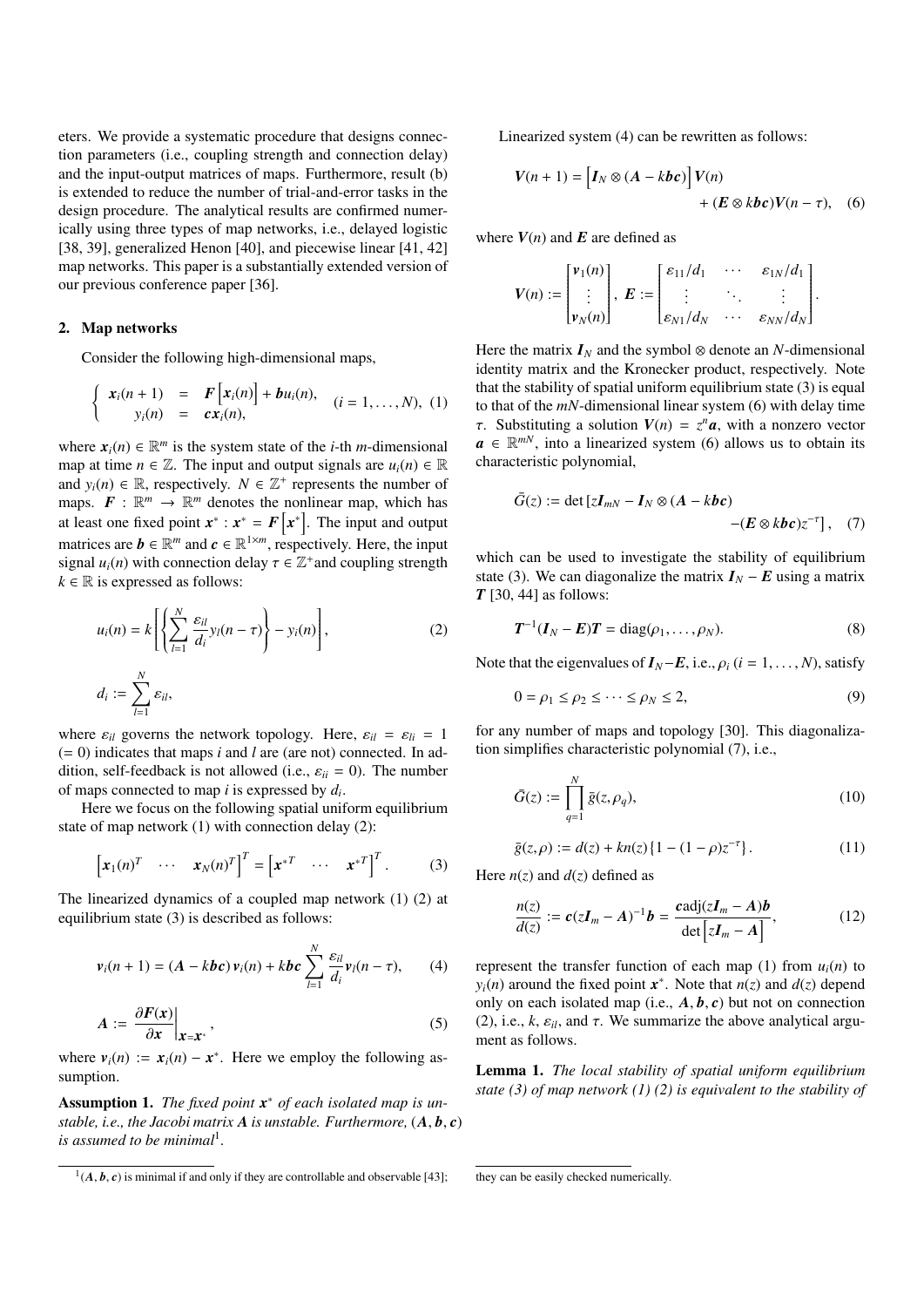*the following polynomial:*

$$
G(z) := \prod_{q=1}^{N} g(z, \rho_q),
$$
 (13)

$$
g(z,\rho) := z^{\tau} d(z) + kn(z) (z^{\tau} - 1 + \rho).
$$
 (14)

*Proof.* The above argument reveals that the local stability of state (3) is governed by polynomial (10). Since the roots *z* of  $\overline{g}(z,\rho) = 0$  are the same as those of  $g(z,\rho) = 0$ , the stability of  $\overline{g}(z, \rho)$  is equivalent to that of  $g(z, \rho)$ . As a result, the stability of polynomial (10) is equivalent to that of polynomial (13).  $\Box$ 

This study investigates the characteristic polynomial  $G(z)$  in Lemma 1 to analyze the stability of equilibrium state (3). It must be emphasized that we perform linear stability analysis around equilibrium state (3). Thus, our analytical results are valid for only the local dynamics around it, i.e., we do not deal with global dynamics. This indicates that, even if the characteristic polynomial  $G(z)$  is stable, the states  $x_i$  ( $i = 1, ..., N$ ) do not always converge to equilibrium state (3).

## 3. Stability analysis

This section shows several stability conditions for equilibrium state (3) on the basis of the analysis of  $N(m + \tau)$ -order polynomial  $G(z)$  in Eq. (13). Two types of stability conditions are key points in understanding this section. The first is a *sufficient* condition for state (3) to be unstable. This means that if the sufficient condition is satisfied, the state is unstable; however, if the state is unstable, the sufficient condition is not always satisfied. The second is a *necessary* condition for state (3) to be stable. This means that if the state is stable, then the necessary condition is satisfied; however, if the necessary condition is satisfied, the state is not always stable.

# *3.1. Unstable conditions*

We show a sufficient condition when  $\tau = 0$ .

**Lemma 2.** *For connection* (2) without delay (i.e.,  $\tau = 0$ ), equi*librium state (3) is not stabilized for any E, k, b, and c.*

*Proof.* Polynomial (13) always includes  $g(z, 0) = d(z)$  because  $\rho_1 = 0$  holds for any topology. From Eq. (12), we see that  $d(z)$  is the characteristic polynomial of matrix  $\vec{A}$ , which is assumed to be unstable in Assumption 1. Thus, polynomial  $(13)$ is unstable and independent of  $E$ ,  $k$ ,  $b$ , and  $c$ .  $\Box$ 

Note that the lemma for  $N = 2$  was reported in a previous study [28]. Here, to simplify several proofs that will be introduced below, we provide a preliminary fact.

Lemma 3. *Consider a matrix P* ∈ R *<sup>m</sup>*×*<sup>m</sup> and its characteristic*  $polynomial$   $p(z) := det \left[ z \boldsymbol{I}_m - \boldsymbol{P} \right]$ *. For a real number*  $z_0 \in \mathbb{R}$ *that is not an eigenvalue of P, inequality*  $p(z_0) < 0$  *(* $p(z_0) > 0$ *) implies that* **P** *has an odd (even) number of real eigenvalues*<sup>2</sup> *greater than z*0*.*



Figure 1: Sketches of characteristic polynomial  $g(z, 0)$  for proofs: (a) Theorem 1 and Corollary 1; (b) Theorem 2 and Corollary 2

*Proof.*  $p(z)$  at  $z = z_0$  can be rewritten as follows:

$$
p(z_0) = \det [z_0 I_m - P] = \prod_{l=1}^m \{z_0 - \lambda_l(P)\},
$$

where  $\lambda_l(P)$  represents an eigenvalue of **P**. This equation suggests that under the assumption of  $z_0 \neq \lambda_l(\mathbf{P})$  for any  $l \in \{1, \ldots,$ *m*}, we have  $p(z_0) < 0$  ( $p(z_0) > 0$ ) if and only if there exist an odd (even) number of eigenvalues on the real axis greater than *z*0.  $\Box$ 

Let us consider a sufficient condition under which equilibrium state (3) cannot be stabilized. This is referred to as the odd number property.

Theorem 1. *Equilibrium state (3) is not stabilized for any E, k,* τ*, b, and c if an odd number of eigenvalues of the Jacobi matrix A defined by Eq. (5) are on the real axis and are greater than one.*

*Proof.*  $G(z)$  includes  $g(z, 0)$  due to  $\rho_1 = 0$ ; thus, this proof focuses only on the stability of  $g(z, 0)$ . Since  $g(z, 0)$  is a  $(m + \tau)$ order polynomial of *z* (see Eq. (14)), then  $\lim_{z\to+\infty} g(z, 0) = +\infty$ 

<sup>&</sup>lt;sup>2</sup>Throughout this paper, the term for real eigenvalues greater than  $z_0$  expresses that the real eigenvalues are within the range  $(z_0, +\infty)$ .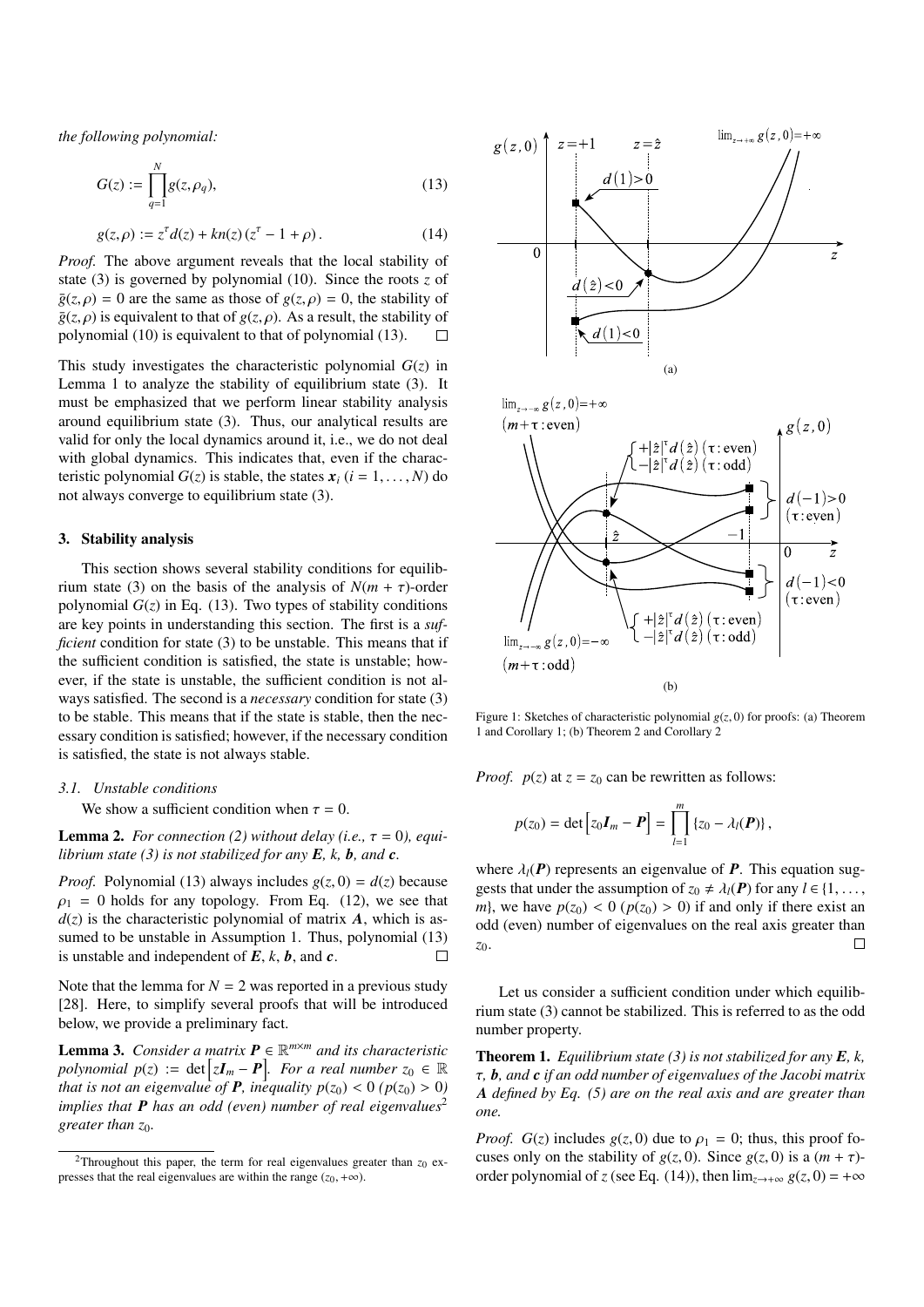always holds (Fig. 1(a)). Therefore, if  $g(1, 0) = d(1) < 0$  holds, we have at least one real root  $z > 1$  of  $g(z, 0) = 0$ . From Lemma  $3, d(1) < 0$  suggests that an odd number of eigenvalues of the matrix *A* are on the real axis and are greater than one.  $\Box$ 

Theorem 1 is an extended version of the odd number property of a single map [45, 46], a pair of maps [28], and a simple ring lattice [29] for generalized topologies. Note that Theorem 1 provides no information for which *A* has an even number of eigenvalues on the real axis that are greater than one. More information is provided in Corollary 1.

**Corollary 1.** Let  $n(\hat{z}) = 0$  have a solution  $\hat{z}$ . Equilibrium state *(3) is not stabilized for any E, k, and* τ *if there exists at least one z*ˆ > 1 *such that an odd number of eigenvalues of the matrix A are on the real axis and are greater than z.*ˆ

*Proof.* In accordance with Theorem 1, we focus on the stability of polynomial  $g(z, 0)$ . This polynomial at  $z = \hat{z} > 1$  is reduced to a simple polynomial  $g(\hat{z}, 0) = \hat{z}^T d(\hat{z})$  due to  $n(\hat{z}) = 0$ . Here we see that  $\lim_{z\to+\infty} g(z,0) = +\infty$  always holds (Fig. 1(a)). Thus,  $g(z, 0) = 0$  has at least one real root  $z > \hat{z} > 1$ , if we find at least one  $\hat{z} > 1$  such that  $g(\hat{z}, 0) < 0 \Leftrightarrow d(\hat{z}) < 0$  holds. From Lemma 3, the condition  $d(\hat{z}) < 0$  implies that an odd number of eigenvalues of the matrix *A* are on the real axis and are greater than  $\hat{z} > 1$ .  $\Box$ 

Corollary 1 generalizes a previous study [46] that dealt with only a single map.

The above analytical results and the previous related studies focused on only real eigenvalues greater than one. Furthermore, they do not depend on the system dimension *m* and delay time τ. Here we provide two sufficient unstable conditions based on the real eigenvalues greater than −1 that are dependent on *m* and  $\tau$ .

Theorem 2. *Assume that* τ *is an even number. For an even (odd) m, equilibrium state (3) is not stabilized for any E, k, b, and c if an odd (even) number of eigenvalues of the matrix A are on the real axis and are greater than* −1*.*

*Proof.* Let us analyze the stability of  $g(z, 0)$  as well as Theorem 1. If  $m + \tau$  is an even (odd) number, we have  $\lim_{z \to -\infty} g(z, 0) =$ + $\infty$  (= - $\infty$ ) due to the highest order  $m + \tau$  of  $g(z, 0)$  (Fig. 1(b)). Furthermore, for an even  $\tau$ , we see that  $g(-1, 0) = d(-1)$ . These facts provide the following results. For an even  $m + \tau$  and even  $\tau$ (i.e., an even *m* and even  $\tau$ ),  $g(z, 0) = 0$  has at least one real root *z* < −1 if *g*(−1, 0) = *d*(−1) < 0 holds. The condition *d*(−1) < 0 suggests that an odd number of eigenvalues of the matrix *A* are on the real axis and are greater than  $-1$ . For an odd  $m + \tau$  and even  $\tau$  (i.e., an odd *m* and even  $\tau$ ),  $g(z, 0) = 0$  has at least one real root  $z < -1$  if  $g(-1, 0) = d(-1) > 0$  holds. The condition *d*(−1) > 0 suggests that an even number of eigenvalues of the matrix *A* are on the real axis and are greater than  $-1$ .  $\Box$ 

**Corollary 2.** Let  $\hat{z}$  be a solution of  $n(\hat{z}) = 0$ . For an even *(odd) m, equilibrium state (3) is not stabilized for any E, k, and* τ *if there exists at least one z*ˆ < −1 *such that an odd (even) number of eigenvalues of the matrix A are on the real axis and are greater than z.*ˆ

*Proof.* Here, the stability of  $g(z, 0)$  is analyzed as well as Theorem 1. As with Theorem 2, we have  $\lim_{z\to-\infty} g(z,0) = +\infty$ (= −∞) for an even (odd) *m* + τ (Fig. 1(b)). Furthermore, for an even (odd)  $\tau$ , we see that  $g(\hat{z}, 0) = (\hat{z})^{\tau} d(\hat{z}) = + |\hat{z}|^{\tau} d(\hat{z})$  $(=-|\hat{z}|^{\tau} d(\hat{z})$ . Therefore, for an even  $m + \tau$ , if we find at least one  $\hat{z}$  < -1 such that  $d(\hat{z})$  < 0 with an even  $\tau$  or  $d(\hat{z}) > 0$ with an odd  $\tau$  hold, then at least one real root  $z < \hat{z} < -1$  of  $g(z, 0) = 0$  exists. In addition, for an odd  $m + \tau$ , if we find at least one  $\hat{z} < -1$  such that  $g(\hat{z}, 0) = + |\hat{z}|^{\tau} d(\hat{z}) > 0$  with an even  $\tau$  or  $g(\hat{z}, 0) = -|\hat{z}|^{\tau} d(\hat{z}) > 0$  with an odd  $\tau$  hold, then at least one real root  $z < \hat{z} < -1$  of  $g(z, 0) = 0$  exists. These facts are summarized as follows. At least one real root  $z < \hat{z} < -1$  of  $g(z, 0) = 0$  exists if  $d(\hat{z}) < 0$  with an even *m* holds or  $d(\hat{z}) > 0$ with an odd *m* holds. From Lemma 3, the inequality  $d(\hat{z}) < 0$ (> 0) implies that an odd (even) number of eigenvalues of the matrix *A* are on the real axis and are greater than  $\hat{z} < -1$ .  $\Box$ 

It must be emphasized that Theorem 2 and Corollary 2 have not been introduced in previous studies, even for  $N = 1, 2$ . These sufficient conditions reduce the number of trial-and-error tasks when designing connections, because we know that if at least one of these conditions holds, then amplitude death is never induced for any connection parameter and network topology. In such a case, we must change *b*, *c* or give up on inducing death.

#### *3.2. Stable conditions*

Here, we show some necessary conditions to ensure that equilibrium state (3) is stable. First, we introduce segment polynomial  $L(z)$  as follows:

$$
L(z) := \{ g(z, \rho) : \rho \in [0, \bar{\rho}] \},
$$
\n(15)

where  $\bar{\rho} \le 2$  is the upper limit of the maximum eigenvalue  $\rho_N$  in inequality (9). Note that  $\rho$  in polynomial (14) depends on  $\vec{E}$  and *N*. In addition, the segment polynomial (15) can be rewritten by a function of a parameter  $\mu$  as follows:

$$
L(z) = \{g(z, 0) + \mu \hat{g}(z) : \mu \in [0, 1]\},\tag{16}
$$

where

$$
\hat{g}(z) := g(z, \bar{\rho}) - g(z, 0) \tag{17}
$$

denotes the direction of the segment.

This segment polynomial can be used for analysis of the local stability of equilibrium state (3).

**Corollary 3.** If  $L(z)$  is stable<sup>3</sup>, then equilibrium state (3) is *locally stable for any network whose*  $ρ_N$  *is less than or equal to*  $\bar{\rho}$ .

*Proof.* The polynomials  $g(z, \rho_q)$  ( $q = 1, \ldots, N$ ) for coupled map networks whose  $\rho_N$  is less than or equal to  $\bar{\rho}$  are a subset of  $L(z)$ . This suggests that if  $L(z)$  is stable, then equilibrium state (3) in the coupled map networks is stable locally.  $\Box$ 

<sup>&</sup>lt;sup>3</sup>A segment is stable if and only if every polynomial on the segment is stable [47].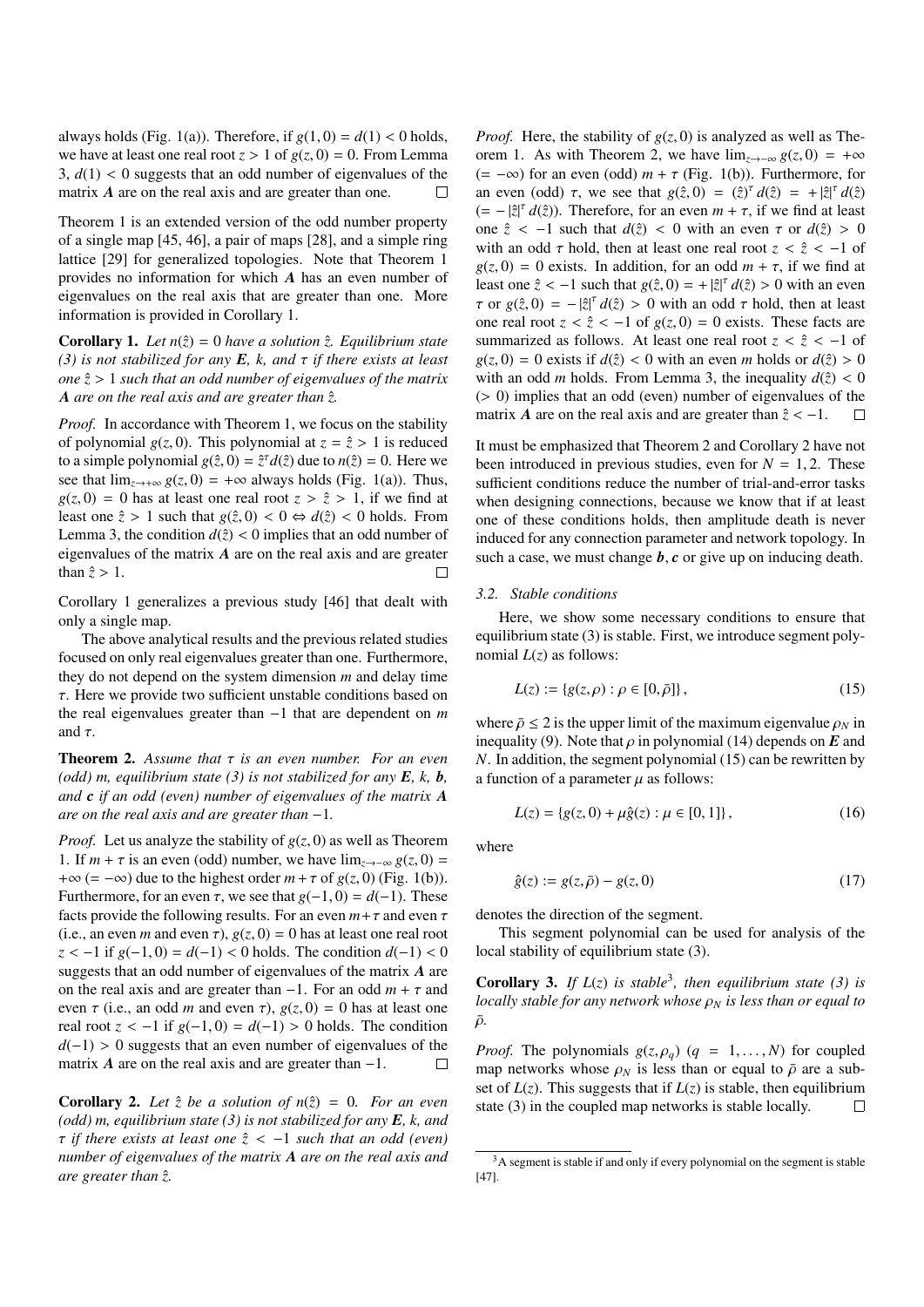The following lemma gives the necessary condition for  $L(z)$  to be stable.

Lemma 4. *The fact that two polynomials, i.e.,*

$$
d(z) + kn(z),\tag{18}
$$

$$
z^{\tau}d(z) + kn(z)(z^{\tau} - 1),\tag{19}
$$

*are stable is a necessary condition for L*(*z*) *to be stable.*

*Proof.* It has been reported [30] that the maximum eigenvalue  $\rho_N$  satisfies the following:

$$
1 < \frac{N}{N-1} \le \rho_N \le 2. \tag{20}
$$

Thus,  $1 < \rho_N$  always holds. Then  $L(z)$  must include  $g(z, 1) =$  $z^{\tau}$  { $d(z) + kn(z)$ }. Furthermore, we have  $\rho_1 = 0$ ; thus,  $g(z, 0)$ must also be an element of  $L(z)$ . Consequently, each stability is a necessary condition for  $L(z)$  to be stable. As can be seen, the stability of  $g(z, 1)$  and  $g(z, 0)$  is equal to that of polynomials (18) and (19), respectively.  $\Box$ 

We see that polynomial  $(18)$  is the same as the characteristic polynomial of a control system with a forward plant  $n(z)/d(z)$ and negative feedback part *k*. Note that polynomial (19) depends on  $\tau$ , but polynomial (18) does not. This fact suggests an order for designing  $k$  and  $\tau$ . First, a range of  $k$  is derived from polynomial (18). Second,  $\tau$  is chosen such that polynomial (19) is stable within the range of *k*.

The robust control theory provides a sufficient condition under which  $L(z)$  is stable.

Lemma 5 (Ref. [37]). *Segment polynomial L*(*z*) *in Eq. (16) is stable if all of the following are satisfied.*

- (c-1) *g*(*z*, 0) *is a stable polynomial,*
- $(c-2)$   $g(z, \bar{\rho})$  *is a stable polynomial*,
- (c-3)  $\hat{g}(z)$  *is a convex direction (see Appendix A).*

Conditions  $(c-1)$  and  $(c-2)$  can be checked by a popular stability analysis method [48]. The direction in condition (c-3) can be simplified as follows:

$$
\hat{g}(z) = g(z, \bar{\rho}) - g(z, 0) = \bar{\rho}kn(z).
$$
 (21)

Note that the direction depends on only *n*(*z*). From Theorem 3 in Appendix A, we have a simple condition for the direction.

**Lemma 6.** *A real polynomial*  $\hat{g}(z)$  *is a convex direction if the following inequality holds:*

$$
\frac{1}{n_r(\theta)^2 + n_i(\theta)^2} \left( n_r(\theta) \frac{d n_i(\theta)}{d\theta} - n_i(\theta) \frac{d n_r(\theta)}{d\theta} \right) \le \frac{m}{2}, \ \theta \in (0, \pi),
$$
\n(22)

*where*  $n(e^{j\theta}) := n_r(\theta) + jn_i(\theta)$ .

*Proof.* From Theorem 3 in Appendix A, we note that a sufficient condition for  $\hat{g}(z)$  to be a convex direction is that the following inequality holds.

$$
\frac{\partial \arg\left\{\hat{g}\left(e^{j\theta}\right)\right\}}{\partial \theta} \le \frac{m}{2}, \ \theta \in (0, \pi) \tag{23}
$$

Substituting  $n(e^{j\theta}) := n_r(\theta) + jn_i(\theta)$  and Eq. (21) into inequality (23) yields inequality (22).  $\Box$ 

These sufficient and necessary conditions and the stability analysis on the convex direction will be used in the design of the connection parameters and the input-output matrices of maps in the next section.

# 4. Design for inducing amplitude death

Here, we show a procedure to design the connection parameters (i.e.,  $k$  and  $\tau$ ) and input-output matrices (i.e.,  $\boldsymbol{b}$  and *c*) to induce stabilization on the basis of our analytical results discussed in the preceding section (Fig. 2).

- (Step 0) Compute *A*. Assume that matrix *A* is unstable (Assumption 1).
- (Step 1) If an odd number of eigenvalues of matrix *A* are on the real axis and greater than one, quit the design; otherwise, proceed to the next step (Theorem 1).
- (Step 2) *b* and *c* are set to new matrices such that  $(A, b, c)$  is minimal.
- (Step 3) If  $n(z) = \text{cadj}(zI_m A)b$  satisfies inequality (22), then proceed to the next step; otherwise, return to (Step 2) or quit the design  $((c-3)$  in Lemma 5 and Lemma 6).
- (Step 4) Calculate the zeros  $\hat{z}$  of  $n(\hat{z}) = 0$ . If we find at least one  $\hat{z} > 1$  such that an odd number of eigenvalues of the matrix *A* are on the real axis and are greater than the zero  $\hat{z} > 1$ , then return to (Step 2) or quit the design; otherwise, proceed to the next step (Corollary 1).
- (Step 5) For an even (odd) *m*, if we find at least one  $\hat{z} < -1$ such that an odd (even) number of eigenvalues of the matrix *A* are on the real axis and are greater than the zero  $\hat{z}$  < -1, then return to (Step 2) or quit the design; otherwise, proceed to the next step (Corollary 2).
- (Step 6) Derive the range of gain *k* such that polynomial (18) is stable  $((c-1)$  in Lemma 5). If the range exists, then proceed to the next step; otherwise, return to (Step 2) or quit the design (Lemma 4).
- (Step 7) If an odd (even) number of eigenvalues of the matrix *A* are on the real axis and are greater than −1 for an even (odd) *m*, then  $\tau > 0$  is set to a new odd number; otherwise, it is set to a new number (Theorem 2). Proceed to the next step.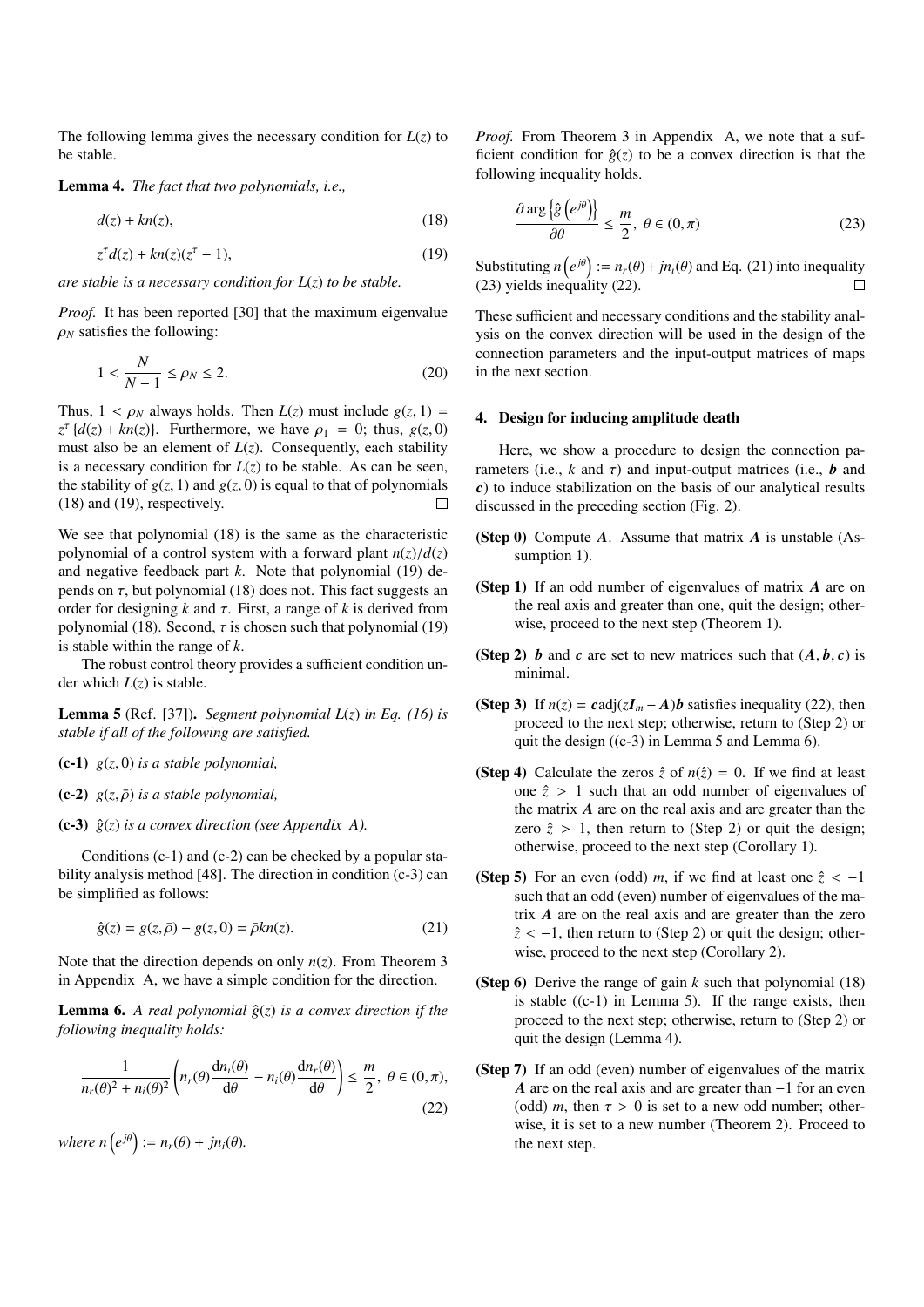

Figure 2: Design procedure of  $k$ ,  $\tau$ ,  $\boldsymbol{b}$ , and  $\boldsymbol{c}$  for inducing amplitude death

- (Step 8) Derive the range of *k* where polynomial (19) is stable. If there exists a partial overlap between the ranges in (Step 6) and (Step 8), then proceed to the next step; otherwise, return to (Step 7) or quit the design (Lemma 4).
- (Step 9) For *k* within the overlap range, find  $\bar{\rho} \in [1, 2]$  such that  $g(z, \bar{\rho})$  is a stable polynomial ((c-2) in Lemma 5).

This procedure appears difficult because it has 10 steps. However, most steps can be checked easily. These steps reduce the burden of design.

## 5. Numerical examples

Here, we confirm our analytical results using three types of maps in numerical simulations.

# *5.1. Delayed logistic map networks*

The following delayed logistic map [38, 39] is used as nonlinear map  $\vec{F}$  with  $m = 2$  in Eq. (1).

$$
F(x) := \begin{bmatrix} x_{(2)} \\ 2.1x_{(2)} \{1 - x_{(1)}\} \end{bmatrix}
$$
 (24)



Figure 3: Stable region of  $g(z, \rho)$  for delayed logistic map (24) networks

The fixed points of this map are described by  $x_a^* = [0 \ 0]^T$  and  $x_b^* = [0.5238 \ 0.5238]^T$ . In accordance with the proposed procedure, we design parameters *k*, τ, *b*, and *c* as follows.

For (Step 0), we see that  $x_{a,b}^*$  are unstable because the eigenvalues of  $\{A\}_{\mathbf{x}=\mathbf{x}_{a,b}^*}$  are  $\lambda = 0, 2.1$  and  $\lambda = 1/2 \pm j\sqrt{3.4}/2$ , respectively. For (Step 1), the eigenvalues of  $\{A\}_{x=x_a^*}$  satisfy the odd number property; thus, amplitude death does not occur at  $x_a^*$ . In contrast, for another fixed point  $x_b^*$ , the eigenvalues of  ${A}$  $\mathbf{x} = \mathbf{x}_b^*$  do not satisfy the property. Therefore, we focus on  $\mathbf{x}_b^*$ . For (Step 2),  $\mathbf{b} = \begin{bmatrix} 1 & 0 \end{bmatrix}^T$  and  $\mathbf{c} = \begin{bmatrix} 1 & 0 \end{bmatrix}$  are fixed. It is easy to check numerically that  $(A, b, c)$  is minimal. For (Step 3), we have  $n(z) = z - 1$ , which satisfies inequality (22). For (Step 4), we see that there does not exist the zero  $\hat{z} > 1$  of  $n(\hat{z}) = 0$ . For (Step 5), we also see that there does not exist the zero  $\hat{z} < -1$  of  $n(\hat{z}) = 0$ . For (Step 6), we analytically find that polynomial (18) is stable for  $k \in (0.1000, 1.5500)$ . For (Step 7), as in (Step 0), the matrix  $\{A\}_{\boldsymbol{x}=\boldsymbol{x}^*_b}$  does not have real eigenvalues greater than  $-1$ . Thus, delay time  $\tau$  can be set to an arbitrary number; we select  $\tau = 4$ . For (Step 8), we cannot numerically determine *k* for polynomial (19) to be stable. Therefore, we return to (Step 7) and reset it to  $\tau = 1$ . We analytically obtain the stable range  $k \in (0.1000, 0.7750)$ . The overlap range in (Step 6) and (Step 8) is  $k \in (0.1000, 0.7750)$ . For (Step 9), we find the largest possible  $\rho \in [1, 2]$ , i.e.,  $\bar{\rho}$ , such that  $g(z, \bar{\rho})$  is stable. The gain range within the overlap range for  $g(z, \rho)$  to be stable is estimated numerically as  $\rho$  varies from 1 to 2 (Fig. 3). We find  $\bar{\rho} = 2$ , and this fact indicates that the stabilization of equilibrium state (3) occurs for any network *E*.

Using numerical simulations, we confirm that the designed parameters induce the stabilization of state (3) in two types of networks with eight maps  $(N = 8)$ , i.e., an all-to-all network and a ring network on two nearest neighbors (Fig. 4). From Fig. 3, we choose  $k = 0.3$ . Figures 4 (a) and (b) show time-series data of the first variables in system states  $x_i := [x_{(1)i} \ x_{(2)i}]^T$  $(i = 1, \ldots, 8)$  for the all-to-all network and the ring network, respectively. For  $n < 100$ , each map without connection ( $k \equiv 0$ ) behaves independently. These maps are connected at  $n = 100$ .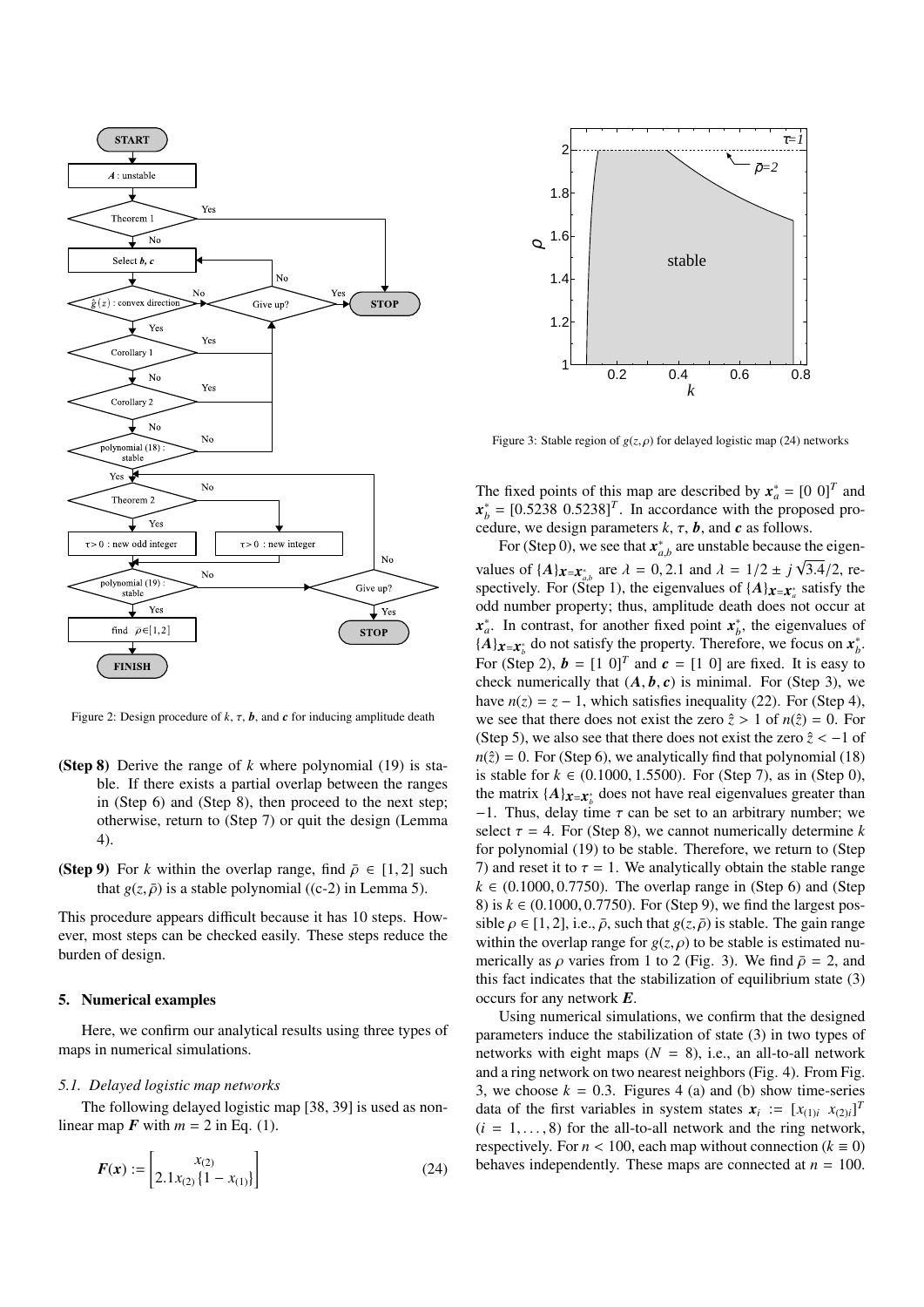

Figure 4: Time-series data of the first variables in system states  $x_i$  :=  $[x_{(1)i}, x_{(2)i}]^T$  (*i* = 1,..., 8) with the designed parameters (*k* = 0.3,  $\tau$  = 1,  $\mathbf{b} = \begin{bmatrix} 1 & 0 \end{bmatrix}^T$ ,  $\mathbf{c} = \begin{bmatrix} 1 & 0 \end{bmatrix}$  for delayed logistic map (24) networks: (a) all-to-all network and (b) ring network with two nearest neighbors

As can be seen, all maps converge on the fixed point  $x_b^*$ . These results indicate that the stabilization of state (3) is induced successfully by the designed parameters.

## *5.2. Generalized Henon map networks*

Consider a generalized Henon map with  $m = 3$  [40] with two fixed points, i.e.,  $x_a^* = [0.5235 \ 0.5235 \ 0.5235]^T$  and  $x_b^* =$  $[-1.6235 - 1.6235 - 1.6235]^T$ .

$$
F(x) := \begin{bmatrix} 0.85 - x_{(2)}^2 - 0.1x_{(3)} \\ x_{(1)} \\ x_{(2)} \end{bmatrix}
$$
 (25)

For (Step 0),  $x_{a,b}^*$  are unstable because their eigenvalues are  $\lambda = -0.0947, 0.0473 \pm j1.0266$  and  $\lambda = -1.8172, 0.0308, 1.7864$ . The odd number property holds at  $x_i^*$ ; however, this property does not hold at  $x_a^*$ . For (Step 2),  $b = [1 \ 0 \ 0]^T$  and  $c = [1 \ 0 \ 0]$ are set, and then  $(A, b, c)$  is minimal. For (Step 3),  $n(z) = z^2$ does not satisfy inequality (22). Return to (Step 2). For (Step 2),  $\mathbf{b} = [0 \ 1 \ 0]^T$  and  $\mathbf{c} = [1 \ 0 \ 0]$  are set, and then  $(A, b, c)$  is minimal. For (Step 3),  $n(z) = (1.1 - \sqrt{461}/10)z - 0.1$  satisfies inequality (22). For (Step 4),  $n(\hat{z}) = 0$  does not have the zero  $\hat{z}$  > 1. For (Step 5),  $n(\hat{z}) = 0$  does not have the zero  $\hat{z}$  < -1. For (Step 6), polynomial (18) is stable for *k* ∈ [0.0536, 1.8717]. For (Step 7), we see that *A* has one real eigenvalue  $\lambda = -0.0947$ greater than  $-1$  for odd  $m = 3$ . Thus,  $\tau = 4$  is set. For (Step 8), we find no stable range of *k* and return to (Step 7), where  $\tau = 2$  is set. Consequently, we have the stable range  $k \in$ [0.0269, 0.8900]. The overlap range is *k* ∈ [0.0536, 0.8900]. For (Step 9), we numerically find  $\bar{\rho} = 1.944$ , as shown in Fig. 5. These steps suggest that the stabilization of equilibrium state



Figure 5: Stable region of  $g(z, \rho)$  for generalized Henon map (25) networks



Figure 6: Four types of network topology and their  $\rho_6$ : networks (a), (b), (c), and (d) correspond to the same label in Fig. 5



Figure 7: Time-series data of the first variables in system states  $x_i$  :=  $[x_{(1)i}, x_{(2)i}]^T$  (*i* = 1,..., 6) with the designed parameters (*k* = 0.4,  $\tau$  = 2,  $\mathbf{b} = \begin{bmatrix} 0 & 1 & 0 \end{bmatrix}^T$ , and  $\mathbf{c} = \begin{bmatrix} 1 & 0 & 0 \end{bmatrix}$  for the four types of Henon map (25) network consisting of six maps ( $N = 6$ ) shown in Fig. 6

(3) can occur for any *E* under the restriction of  $\rho_N \leq \bar{\rho} = 1.944$ .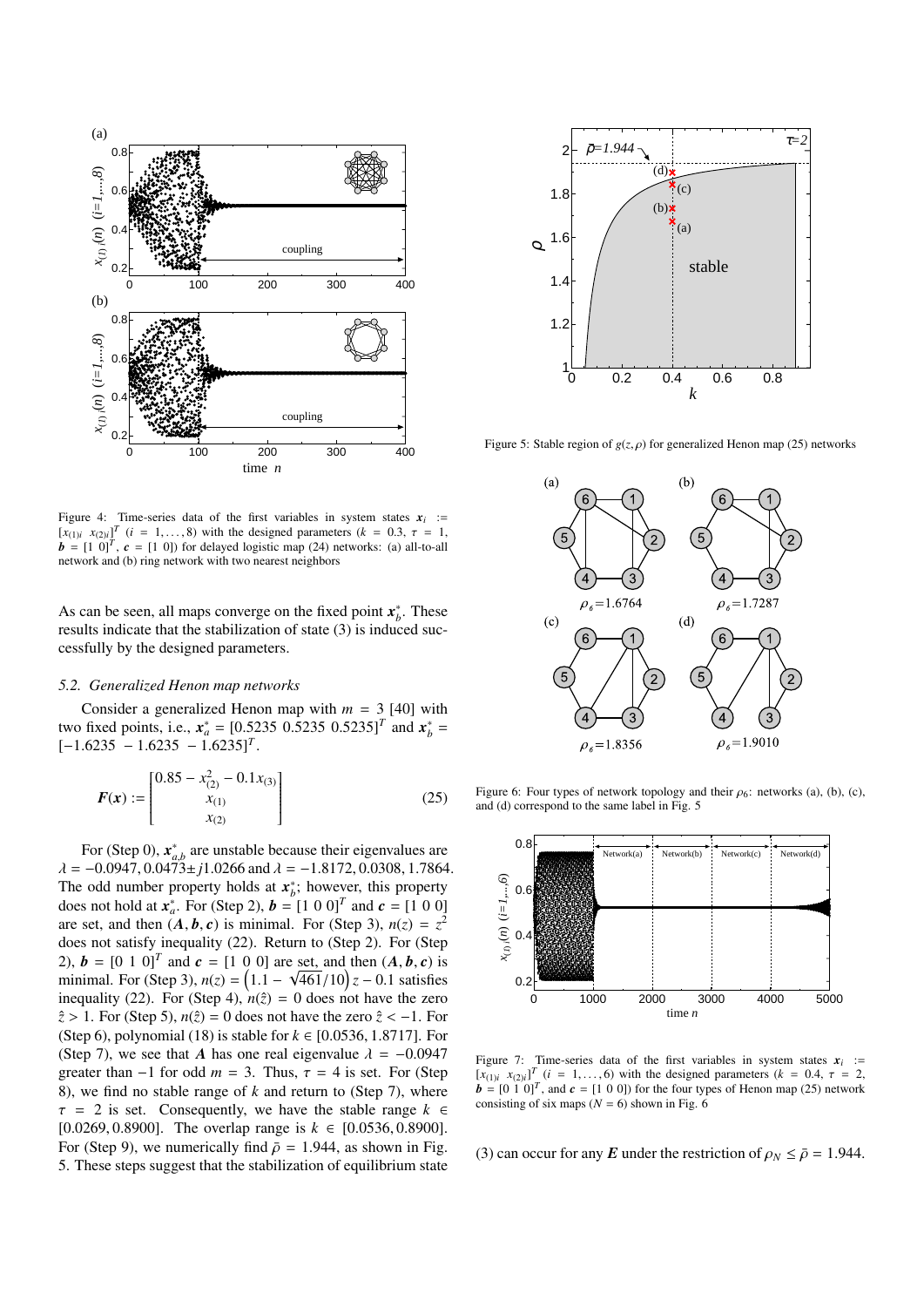To confirm the designed parameters numerically, we employ four types of networks consisting of the six maps  $(N = 6)$ shown in Fig. 6. According to the above steps, parameters  $k = 0.4$ ,  $\tau = 2$ ,  $\mathbf{b} = [0 \ 1 \ 0]^T$ , and  $\mathbf{c} = [1 \ 0 \ 0]$  are fixed. As can be seen from Fig. 5, the designed parameters can induce the stabilization for networks (a), (b), and (c). This fact suggests that the stabilization can be maintained even when the connections in the network are rewired at long intervals. In other words, the stabilization is robust against such network rewiring, and our analysis is useful to know the permitted types of rewiring. Figure 7 shows the time series data<sup>4</sup> of all the maps when the network topology is switched as follows: no connection for *n* ∈ [0, 1000), the network in Fig.6 (a) for *n* ∈ [1000, 2000), the network in Fig.6 (b) for  $n \in [2000, 3000)$ , the network in Fig.6 (c) for  $n \in [3000, 4000)$ , and the network in Fig.6 (d) for  $n \in [4000, 5000)$ . As can be seen, all maps that behave oscillatory without connection converge on equilibrium state (3) for networks (a), (b), and (c) but behave oscillatory again for network (d). These numerical results agree well with our analysis.

#### *5.3. Piecewise linear map networks*

is used: Here, the following piecewise linear map with  $m =$ 3 [41, 42]

$$
\boldsymbol{F}(\boldsymbol{x}) := \begin{bmatrix} f(x_{(1)}, 1.9) + 0.4x_{(2)} - 0.5x_{(3)} \\ 0.1x_{(1)} + f(x_{(2)}, 1.8) \\ 0.1x_{(1)} - 0.2x_{(3)} \end{bmatrix},
$$
(26)

where

$$
f(x, p) = \begin{cases} p(x+1) & (x < -0.5) \\ px & (-0.5 \le x \le 0.5) \\ p(x-1) & (0.5 < x) \end{cases}
$$

This map has seven fixed points. Note that all the points have the same Jacobi matrix *A*.

For (Step 0), the matrix *A*, which has the eigenvalues  $\lambda =$ −0.1757, 1.6331, and 2.0426, is unstable. For (Step 1), *A* has two real eigenvalues greater than 1; thus, the odd number property is not satisfied. For (Step 2),  $\mathbf{b} = [1 \ 0 \ 0]^T$  and  $\mathbf{c} = [0 \ 0 \ 1]$ are set.  $(A, b, c)$  is minimal. For (Step 3),  $n(z) = 0.1(z - 1.8)$ satisfies inequality (22). For (Step 4), as can be seen, there exists one real eigenvalue  $\lambda = 2.0426$  greater than the zero  $\hat{z} = 1.8$ of  $n(\hat{z}) = 0$ . Thus, return to (Step 2). For (Step 2),  $\mathbf{b} = [1 \ 0 \ 0]^T$ and  $c = [0 1 0]$  are set, and we confirm that  $(A, b, c)$  is minimal. Proceed to (Step 3). For (Step 3),  $n(z) = 0.1(z + 0.2)$ satisfies inequality (22). For (Step 4),  $n(\hat{z}) = 0$  does not have the zero  $\hat{z} > 1$ . For (Step 5),  $n(\hat{z}) = 0$  does not have the zero *z*ˆ < −1. For (Step 6), we cannot find the stable range of *k* for polynomial (18), and give up the design of  $(k, \tau, \mathbf{b}, \mathbf{c})$ .

#### 6. Discussion

This section accurately surveys the relationship between the present study and previous studies on amplitude death in discretetime map networks. In addition, we briefly discuss bifurcation analysis.

Masoller and Martí observed that amplitude death can occur in one-dimensional map networks with random delay connections [31]. Their results have been investigated analytically in view of multiple delayed feedback control [32] and examined numerically for regular and random topologies [33, 35]. Gong *et al.* investigated amplitude death in one-dimensional map networks with distributed delay connections analytically and numerically [34]. Han reported oscillation death in coupled onedimensional maps with local and global no-delay connections [49]. Masoller and Atay investigated transitions between an oscillatory synchronization state and an amplitude death state in one-dimensional map networks with delay connections [50]. Shekatkar and Ambika proposed a dynamic lattice for stabilizing coupled high-dimensional map lattices [51]. Based on the characteristic polynomial (10) with  $m = 1$ , Atay and Karabacak [30] provided the necessary and sufficient condition under which amplitude death occurs in one-dimensional map networks with uniform delay connections. This condition revealed the following: (i) amplitude death never occurs for  $\rho_N = 2$ and (ii) odd time delays can induce amplitude death but not for even time delays. Fact (i) agrees with our previous study [28]. Note that fact (ii), which was also mentioned in a previous study [32], is invalid for high-dimensional map networks, as discussed in Subsection 5.2. Moreover, study [30] mentioned stability analysis for high-dimensional map networks. Our conference paper [36] dealt with high-dimensional map networks with uniform delay time and provided a primitive procedure for designing only the connection parameters. This primitive procedure required heavy trial-and-error tasks when designing connections. On the other hand, the present paper provides an advanced procedure for designing connection parameters and the input-output matrices. This procedure does not require such heavy trial-and-error tasks because we find several sufficient conditions for instability and necessary conditions for stability.

This paper has dealt with only the stability analysis of equilibrium state (3) and the design procedure for stabilization; however, we did not examine them from the viewpoints of bifurcation theory. Our concern is to reveal the stabilization mechanism of equilibrium state (3). Our conference paper numerically observed the stabilization induced via the Neimark-Sacker bifurcation and the period-doubling bifurcation [52], while bifurcation analysis of the stabilization is still lacking.

## 7. Conclusion

We have analytically investigated amplitude death in networks consisting of one or more dimensional nonlinear maps with time delay connections. We have demonstrated that the well-known odd number property remains in map networks. We have obtained several sufficient conditions for death state to be unstable. Some necessary conditions for stability and the

<sup>4</sup>The small uniformly distributed random noises within [  $-1.0 \times 10^{-4}$ ,  $1.0 \times 10^{-4}$  are added to all maps to confirm the local stability of the equilibrium state (3).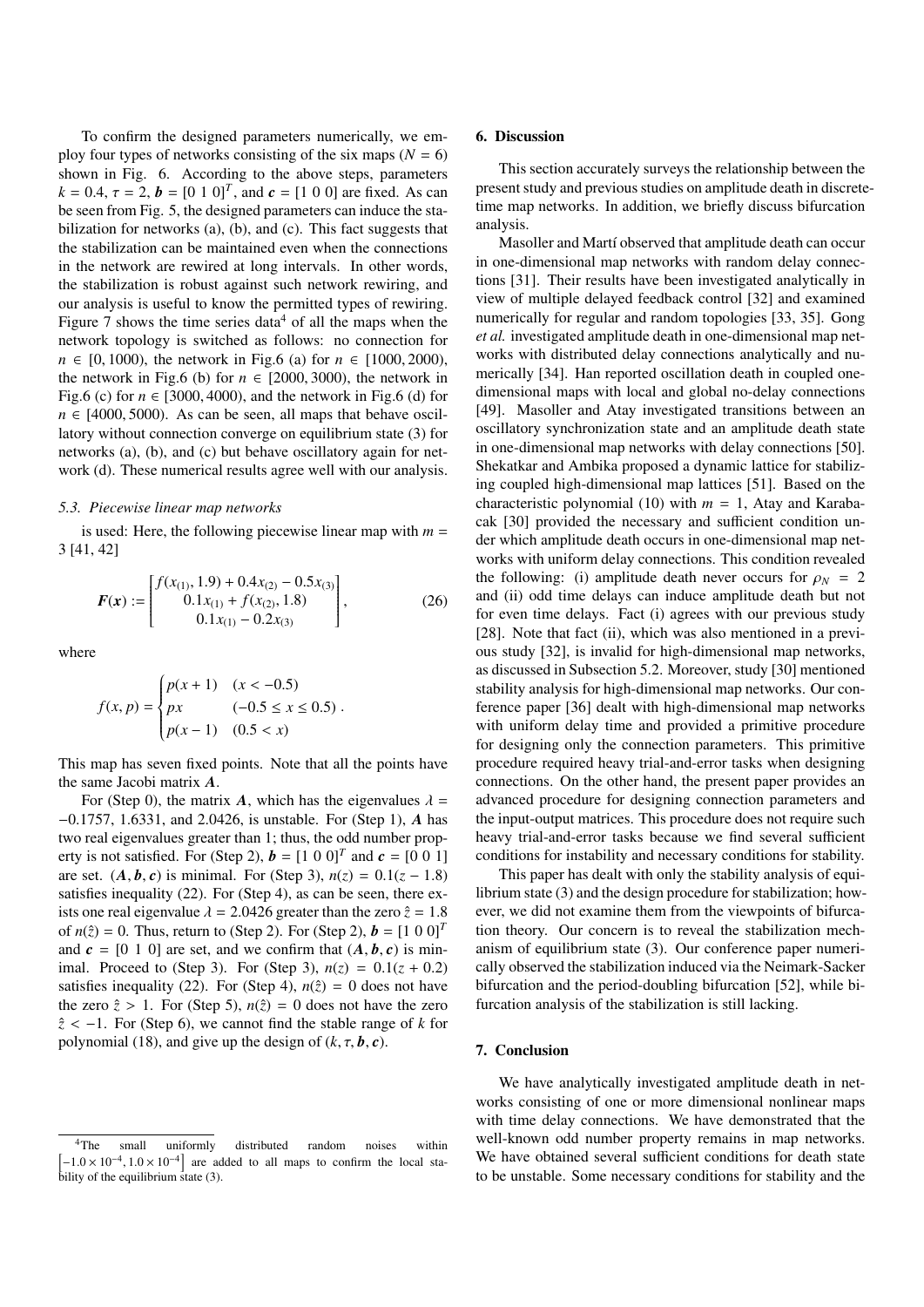concept of the convex direction have been also derived. Based on our analytical results, a design procedure for system parameters, which consists of 10 steps, has been provided. This procedure has been confirmed by three numerical examples, i.e., networks with delayed logistic maps, three-dimensional generalized Henon maps, and three-dimensional piecewise linear maps.

## Acknowledgments

This research was partially supported by The Telecommunications Advancement Foundation and JSPS KAKENHI (26289131).

# Appendix A. Convex direction

Consider the following family of *m*-order polynomials:

$$
\delta(z) = {\mu \delta_1(z) + (1 - \mu) \delta_2(z) : \mu \in [0, 1]},
$$
  
=  $\{\delta_2(z) + \mu \hat{\delta}(z) : \mu \in [0, 1]\},$  (A.1)

where  $\hat{\delta}(z) := \delta_1(z) - \delta_2(z)$  is a polynomial whose degree is less than *m*. For family (A.1), the convex direction is defined as follows:

**Definition 1** ([37, 53]). A polynomial  $\hat{\delta}(z)$  is called a convex *direction for stable polynomials of degree m if, for every polynomial*  $\delta_2(z)$ *, the stability of*  $\delta_2(z)$  *and*  $\delta_2(z) + \hat{\delta}(z)$  *implies the stability of the family*  $\delta(z)$ *.* 

From this definition, we note that if the edges of the family  $\delta_{1,2}(z)$  are stable and  $\delta(z)$  is a convex direction, then the family  $\delta(z)$  is stable. Although the stability of  $\delta_1(z)$  can be checked easily by some popular analytical tools, it is difficult to check the convex direction of  $\hat{\delta}(z)$ . A simple checking procedure is given below.

Theorem 3 ([37, 53]). *If the inequality*

$$
\frac{\partial \arg \left\{ \hat{\delta} \left( e^{j\theta} \right) \right\}}{\partial \theta} \leq \frac{m}{2} + \left| \frac{\sin \left( 2 \arg \left\{ \hat{\delta} \left( e^{j\theta} \right) \right\} - m\theta \right)}{2 \sin \theta} \right|, \quad (A.2)
$$

$$
\theta \in \left\{ \phi \in (0, \pi); \hat{\delta} \left( e^{j\phi} \right) \neq 0 \right\},\tag{A.3}
$$

*holds, then*  $\hat{\delta}(z)$  *is a convex direction.* 

#### References

- [1] S.H. Strogatz, Sync: The emerging science of spontaneous order, 1st Edition, Hyperion Books, New York, 2003.
- [2] A. Pikovsky, M. Rosenblum, and J. Kurths, Synchronization, Cambridge University Press, 2001.
- [3] S. Boccaletti, V. Latora, Y. Moreno, M. Chavez, and D.U. Hwang, Complex networks: Structure and dynamics, Phys. Rep. 424 (2006) 175 – 308.
- [4] G. Osipov, J. Kurths, and C. Zhou, Synchronization in oscillatory networks, Springer, 2007.
- [5] K. Kaneko, Overview of coupled map lattices, Chaos 2 (1992) 279–282.
- [6] K. Kaneko, Theory and applications of coupled map lattices, Wiley, Chichester, England, 1993.
- [7] A. Arenas, A. Diaz-Guilera, J. Kurths, Y. Moreno, and C. Zhou, Synchronization in complex networks, Phys. Rep. 469 (2008) 93 – 153.
- [8] F. Dorfler and F. Bullo, Synchronization in complex networks of phase oscillators: A survey, Automatica 50 (2014) 1539 – 1564.
- [9] G. Saxena, A. Prasad, and R. Ramaswamy, Amplitude death: The emergence of stationarity in coupled nonlinear systems, Phys. Rep. 521 (2012)  $205 - 228$ .
- [10] A. Koseska, E. Volkov, and J. Kurths, Oscillation quenching mechanisms: Amplitude vs. oscillation death, Phys. Rep. 531 (2013) 173 – 199.
- [11] D.Q. Wei, B. Zhang, X.S. Luo, S.Y. Zeng, and D.Y. Qiu, Effects of couplings on the collective dynamics of permanent-magnet synchronous motors, IEEE Trans. Circuits and Sys. II 60 (2013) 692–696.
- [12] S. Huddy and J. Skufca, Amplitude death solutions for stabilization of DC microgrids with instantaneous constant-power loads, IEEE Trans. Power Electronics 28 (2013) 247 –253.
- [13] T. Biwa, S. Tozuka, and T. Yazaki, Amplitude death in coupled thermoacoustic oscillators, Phys. Rev. Applied 3 (2015) 034006.
- [14] D. Aronson, G. Ermentrout, and N. Kopell, Amplitude response of coupled oscillators, Physica D 41 (1990) 403–449.
- [15] K. Konishi, Limitation of time-delay induced amplitude death, Phys. Lett. A 341 (2005) 401–409.
- [16] D. Reddy, A. Sen, and G. Johnston, Time delay induced death in coupled limit cycle oscillators, Phys. Rev. Lett. 80 (1998) 5109–5112.
- [17] S. Strogatz, Death by delay, Nature 394 (1998) 316–317.
- [18] K. Konishi, Amplitude death induced by dynamic coupling, Phys. Rev. E 68 (2003) 067202.
- [19] K. Konishi, Amplitude death induced by a global dynamic coupling, Int. J. Bifurcation and Chaos 17 (2007) 2781–2789.
- [20] K. Konishi and N. Hara, Topology-free stability of a steady state in network systems with dynamic connections, Phys. Rev. E 83 (2011) 036204.
- [21] R. Karnatak, R. Ramaswamy, and A. Prasad, Amplitude death in the absence of time delays in identical coupled oscillators, Phys. Rev. E 76 (2007) 035201.
- [22] W. Zou, D. Senthilkumar, M. Zhan, and J. Kurths, Reviving oscillations in coupled nonlinear oscillators, Phys. Rev. Lett. 111 (2013) 014101.
- [23] J. Hofener, G. Sethia, and T. Gross, Amplitude death in networks of delaycoupled delay oscillators, Phil. Trans. Roy. Soc. A 371 (2013) 20120462.
- [24] W. Zou, D. Senthilkumar, Y. Tang, Y. Wu, J. Lu, and J. Kurths, Amplitude death in nonlinear oscillators with mixed time-delayed coupling, Phys. Rev. E 88 (2013) 032916.
- [25] Y. Kyrychko, K. Blyuss, and E. Schöll, Amplitude and phase dynamics in oscillators with distributed-delay coupling, Phil. Trans. Roy. Soc. A 371 (2013) 20120466.
- [26] W. Just, A. Pelster, M. Schanz, and E. Schöll, Delayed complex systems: An overview, Phil. Trans. R. Soc. A 368 (2010) 303 – 304.
- [27] V. Flunkert, I. Fischer, and E. Schöll, Dynamics, control and information in delay-coupled systems: An overview, Phil. Trans. R. Soc. A 371 (2013) 20120465.
- [28] K. Konishi, Time-delay-induced stabilization of coupled discrete-time systems, Phys. Rev. E 67 (2003) 017201.
- [29] K. Konishi and H. Kokame, Time-delay-induced amplitude death in chaotic map lattices and its avoiding control, Phys. Lett. A 366 (2007) 585–590.
- [30] F.M. Atay and O. Karabacak, Stability of coupled map networks with delays, SIAM J. Appl. Dyn. Syst. 5 (2006) 508–527.
- [31] C. Masoller and A.C. Marti, Random delays and the synchronization of chaotic maps, Phys. Rev. Lett. 94 (2005) 134102.
- [32] A.C. Marti, M. Ponce, and C. Masoller, Steady-state stabilization due to random delays in maps with self-feedback loops and in globally delayedcoupled maps, Phys. Rev. E 72 (2005) 066217.
- [33] A.C. Marti, M. Ponce, and C. Masoller, Chaotic maps coupled with random delays: Connectivity, topology, and network propensity for synchronization, Physica A 371 (2006) 104 – 107.
- [34] X. Gong, S. Guan, X. Wang, and C.H. Lai, Stability of the steady state of delay-coupled chaotic maps on complex networks, Phys. Rev. E 77 (2008) 056212.
- [35] M. Ponce, C. Masoller, and A.C. Marti, Synchronizability of chaotic logistic maps in delayed complex networks, Eur. Phys. J. B 67 (2009) 83– 93.
- [36] T. Watanabe, Y. Sugitani, K. Konishi, and N. Hara, Amplitude death in high-dimensional map networks with connection delays, Proc. of International Symposium on Nonlinear Theory and its Applications (2014) 719–722.